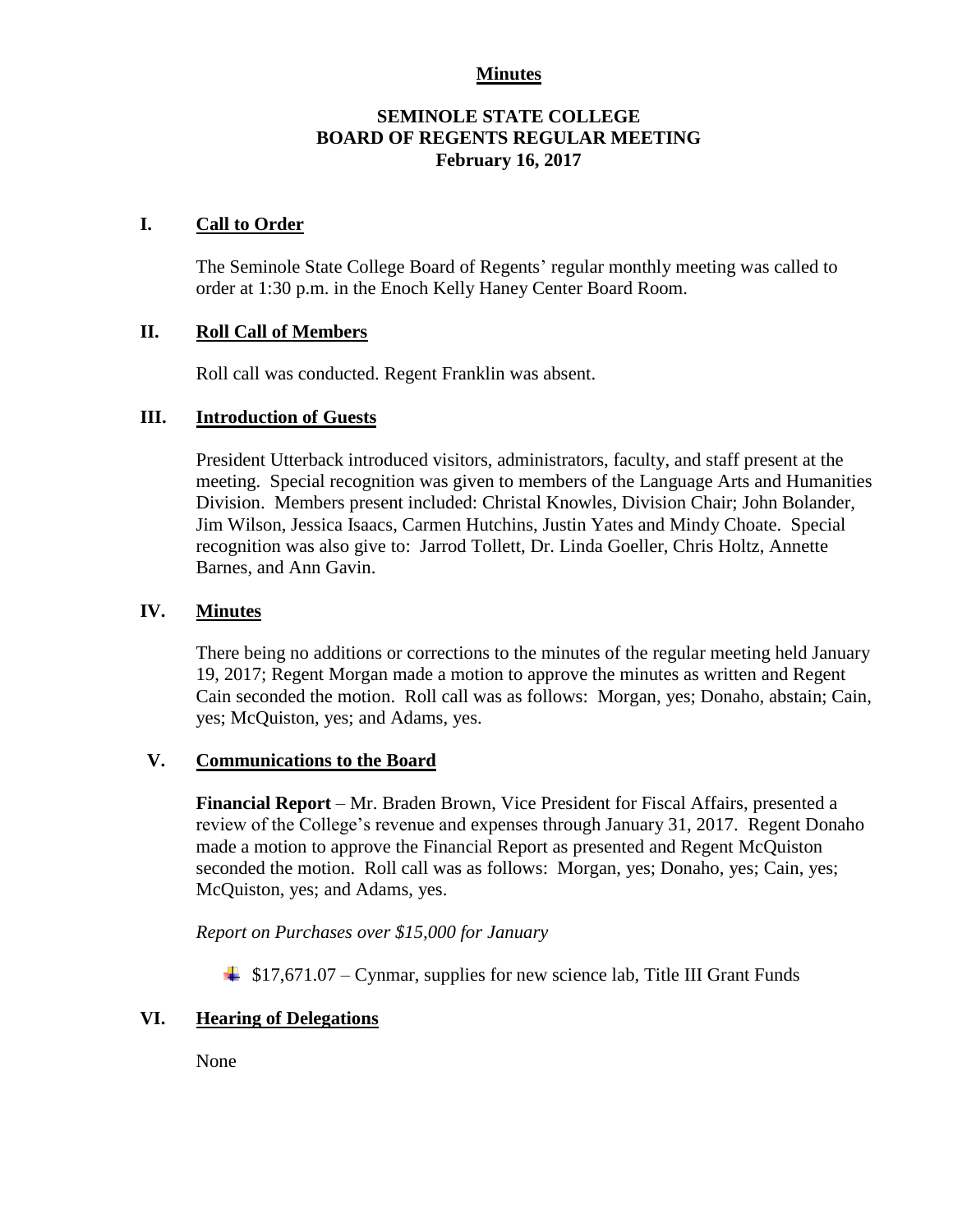**Minutes** SSC Board of Regents Regular Meeting February 16, 2017 Page 2

# **VII. President's Report**

President Utterback discussed items under the President's Report and the Business portion of the agenda by utilizing a PowerPoint presentation. (See enclosed copy of the PowerPoint presentation)

*Personnel Update* – President Utterback informed the Board that Brandon Preston has been hired as the Talent Search West Advisor.

*Campus Activities*– President Utterback told the Board members about several recent and upcoming campus activities. These were:

- The Dixie Woodall Court Dedication was held at half-time of the men's basketball game on January 23rd
- PLC students visited the Oklahoma Bankers Association and toured the Devon Tower
- SSC nursing students attended EPIC technology training
- STEM employees recently attended a STEM conference at Gordon Cooper Technology Center
- The Trojan Baseball Kick-Off Banquet was held on February 4<sup>th</sup>
- SSC Native American Student Association members visited the Citizen Potawatomi Nation Employment and Training offices and the Eagle Aviary in Tecumseh
- Two nursing students received the AllianceHealth Seminole Women's Volunteer Auxiliary scholarship in the amount of \$1000 each
- Trustee Harvey Robinson received the "Pride of Prague" Award
- Trustee Roy Sisco received the "Citizen of the Year" Award from the Seminole Chamber of Commerce
- Amelia Hendrix and Susan Walker were honored as the "Support Staff of the Month" and "Educator of the Month" respectively
- Higher Education Day at the Capitol was held on February 14<sup>th</sup>
- President Utterback told the Board members that the SSC Educational Foundation Spring Recognition Banquet would be held on April  $27<sup>th</sup>$

# **VIII. Business**

# **Approval to Grant Tenure to Mr. Jarrod Tollett, Associate Professor of Math,**

**Science and Engineering** – President Utterback presented the Board with information about Mr. Jarrod Tollet, Associate Vice President for Math, Science and Engineering. The Regents had the option to enter into Executive Session to discuss this item but chose not to hold an Executive Session. President Utterback commended Mr. Tollett on his accomplishments at SSC and recommended approval of granting tenure to Mr. Tollett. Regent Donaho made a motion approve tenure to Mr. Tollett and Regent Cain seconded this motion. Roll call was as follows: Morgan, yes; Donaho, yes; Cain, yes; McQuiston, yes; and Adams, yes.